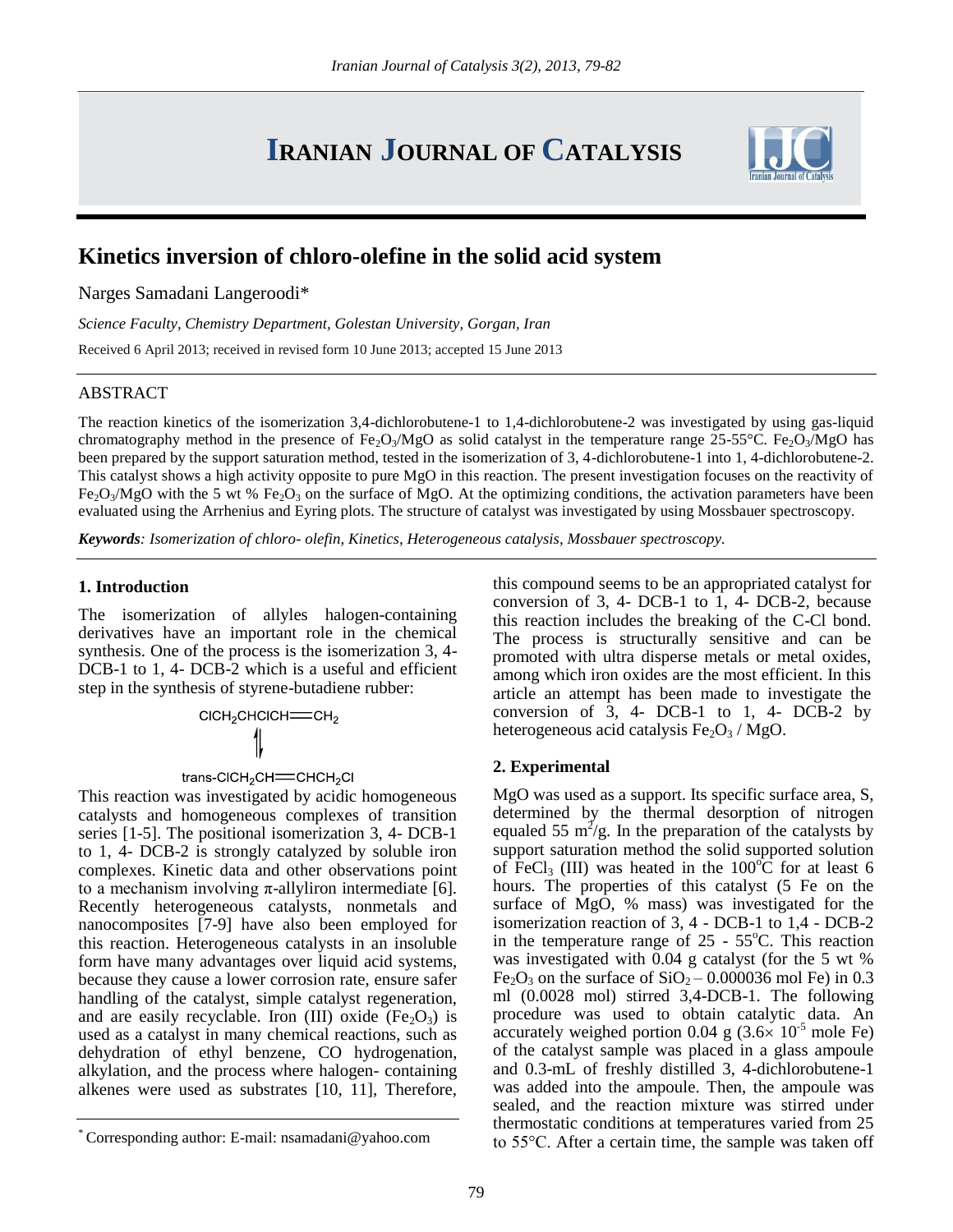from the thermostat and cooled. Five to eight ampoules were used to obtain one catalytic curve. The analysis of product was carried out by gas- liquid chromatography on a Tsvet-100 chromatograph with a flame ionization detector, equipped with a glass column (180  $\times$  0.25 cm) packed with a 5% SE-30 stationary phase applied on Chromaton N-AW-DMCS. The column was stabilized at 70°С. The major product of reaction is trans-1,4 - DCB-2, and cis- 1, 4 - DCB-2 produced less than 2%. Other products in the isomerization reaction was not observed. A typical chromatogram at 55°С after 30 min is presented in Fig. 1. To complete research work we also examined the structure of active phase from Mossbauer spectroscopy [12,13]. The features of a Mossbauer spectrum depend essentially on the character of the magnetic state of the sample: paramagnetic, ferromagnetic or antiferromagnetic. This dependence is strictly connected with the electron spin lattice relaxation times of the material or the time between transitions from one orientation of the net electron spin to another. Mossbauer measurements are generally performed to analyze the samples containing iron [14-17]. Mossbauer spectra was recorded on a conventional gamma-resonance spectrometer with 57 CO (Rh) as a source.

## **3. Results and Discussion**

The effect of temperature on the rate of isomerization reaction 3, 4- DCB-1 to 1, 4- DCB-2 is shown in Fig. 2. This figure shows the amount of product in various temperatures. The rate of isomerization reaction is increases with increasing temperature. This means that the reaction is faster at highest temperatures.

### *3.1. The catalytic activity of catalyst*

The catalytic activity of catalyst can be determined by kinetic curves of isomerization reaction using the following equation:

$$
A = \frac{C_{1,4-DCB}}{n_{Fe} \times t}
$$

Where  $C_{1, 4 \text{-} DCB-2}$  and  $n_{Fe}$ , are defined the mole fraction of product and the number of Fe moles on the surface of support in t time (hour). The experimental results illustrated in Table 1. According to results, the catalytic activity is decreased with decreasing temperature. This means that the catalyst is more active at higher temperatures.

## *3.2. The kinetics of isomerization 3, 4- DCB- 1 to 1, 4- DCB-2*

The reaction exhibits the reversible first order behavior with the following rate law

$$
\ln \left[ \frac{C_{\infty} - C_t}{C_{\infty} - C_0} \right] = -(k_1 + k_{-1}) \cdot t = -k_{ef} \cdot t
$$

Where  $C_t$ ,  $C_o$  and  $C_\infty$  are the concentration product at t time, initial time  $(t=0)$  and equilibrium state reaction.  $k_1$ ,  $k_{-1}$  and  $k_{ef}$  are the direct, indirect and effective rate constants of reaction. By knowing that  $C_t$ (experimental) and thermodynamically equilibrium constants at different temperatures [18,19] were determined  $k_l$ ,  $k_l$  and  $k_{ef}$ .

It is clear that the plots of l 」 1  $\lfloor$ ſ - 1 Ξ. ∞ ∞ 0  $\ln \frac{c_{\infty} - c_1}{c_1 - c_2}$  $c_{\infty} - c_{t}$  *vs.* t (s) should be

linear. For example in Fig. 3. is presented the plot of  $\left| \frac{C_{\infty} - C_{t}}{C_{\infty} - C_{0}} \right| = \ln[Y]$  $\begin{bmatrix} \frac{t}{0} \\ 0 \end{bmatrix}$  = 1 ŀ Г Ξ, Ξ, ∞  $\left[\frac{v_s - C_t}{v_s - L} \right]$  =  $\ln[v]$  vs. t (s) at 55<sup>o</sup>C.

Similarly, the direct, indirect and effective rate constants at different temperatures are obtained. The values being reported in Table 2. Using the obtained data on the rate constantans and applying Arrhenius equation, that is,  $\ln k = \ln A - \frac{E_a}{RT}$  $\ln k = \ln A - \frac{E_a}{2}$  the direct  $(Ea_1)$ , indirect ( $Ea_{-1}$ ) and effective activation energy ( $Ea_{ef}$ ) can be determined.



**Fig. 1.** The chromatogram of reaction at 55°C after 30 min**.** 1) 3, 4- DCB-1, 2) 1, 4- DCB-2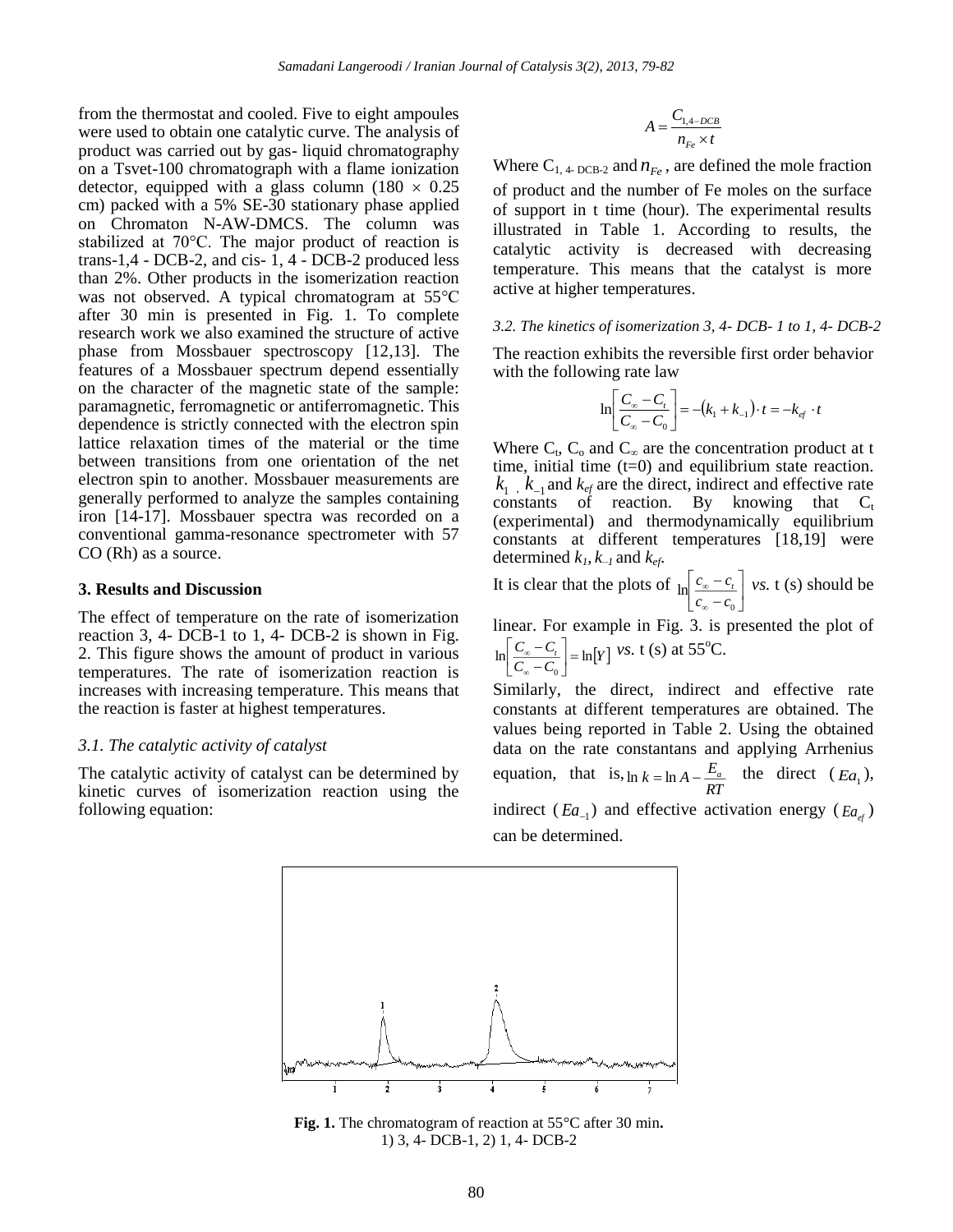

**Fig. 2.** The plot of product percentage 1, 4- DCB-2 *vs.* t (min) at  $25-55$ °C.



The calculated values are presented in Table 3. Fig. 4. Shows the Arrhenius plot (ln  $k_{ef}$  *vs.* 1/T) of the present system. From the slope of this plot the activation energy for isomerization 3, 4- DCB- 1 to 1, 4- DCB-2 over  $Fe<sub>2</sub>O<sub>3</sub>/MgO$  is computed and is 30.33 kJ.mol<sup>-1</sup>. The Eyring equation may be suitably applied in the flowing form:

$$
k = \frac{RT}{Nh} \exp (T\Delta S^* - \Delta H^*)/RT
$$

The equation leads to:



**Fig. 4.** Plot of Arrhenius  $\ln (k_{ef}/T)$  *vs.* 1/T.

| $25-55$ C.     |              |  |
|----------------|--------------|--|
| t, $^{\circ}C$ | A            |  |
| 55             | $260 \pm 13$ |  |
| 40             | $132 \pm 6$  |  |
| 35             | $98 + 4.5$   |  |

25 74±3.5

| <b>Table 1.</b> The catalytic activity (A) of $Fe2O3/MgO$ catalyst at |  |
|-----------------------------------------------------------------------|--|
| $25-55^{\circ}$ C.                                                    |  |

| <b>Table 2.</b> The direct, indirect and effective rate constants of |
|----------------------------------------------------------------------|
| isomerization reaction 3, 4- DCB-1 to 1, 4- DCB-2 at                 |
| various temperature with 5% $Fe2O3/MgO$ as catalyst.                 |

| t. $^{\circ}C$ | $k_{\rm ef}$ (s <sup>-1</sup> )×10 <sup>5a</sup> | $k_1$ (s <sup>-1</sup> ) $\times 10^{5b}$ | $k_1(s^{-1}) \times 10^{5c}$ |
|----------------|--------------------------------------------------|-------------------------------------------|------------------------------|
| 55             | $165+8$                                          | $142 + 7$                                 | $19+1$                       |
| 40             | $100+5$                                          | $90+4.5$                                  | $8.5 \pm 0.45$               |
| 35             | $75 + 3.5$                                       | $66+3$                                    | $5 + 0.25$                   |
| 25             | $55+2.5$                                         | $51 + 2.5$                                | $1.5 \pm 0.07$               |

<sup>a</sup>The effective rate constants at  $25 - 55^{\circ}$ C.

<sup>b</sup>The direct rate constans at  $25 - 55^{\circ}$ C.

<sup>c</sup>The indirect rate constans at  $25 - 55$ °C.

Thus a plot of  $ln(k/T)$  vs. 1/T should give a straight line, the slope and intercept of which may be used to compute enthalpy of activation,  $\Delta H^*$  and entropy of activation  $\Delta S^*$  values, respectively. Dependence of  $\ln(k_{\text{ef}}/T)$  vs. 1/T displayed graphically in Fig. 5. The calculated values are presented in Table 4.

Mossbauer spectrum of 5% Fe on the surface of MgO catalyst is presented in Fig. 6. This spectrum is satisfactorily approximated with a doublet model with relative area of 69 and 31%; the spectral parameters are reported In Table 5. These parameters are represented the octahedral structure of  $\gamma$ -Fe<sub>2</sub>O<sub>3</sub> with superconducting magnets which formed in the process synthesis of catalysts. The doublet with the smaller value of quadrupole splitting corresponds to the iron atoms inside the  $Fe<sub>2</sub>O<sub>3</sub>$  particle, while the doublet with the higher value represents the iron atoms situated on the particle surface [20].

**Table 3.** The direct, indirect and effective activation energy of isomerization reaction 3, 4- DCB-1 to 1, 4- DCB-2.

| $E_{\rm ef}^{a}$ (kJ/mol) | $\text{Ea}_1^b$ (kJ/mol) | $\text{Ea}_{-1}^{\circ}$ (kJ/mol) |  |
|---------------------------|--------------------------|-----------------------------------|--|
| 30.33                     |                          | 5 55                              |  |

<sup>a</sup> The effective activation energy at  $25 - 55^{\circ}$ C.

 $<sup>b</sup>$  The direct activation energy at 25 - 55 $^{\circ}$ C.</sup>

 $\textdegree$  The indirect activation energy at 25 - 55 $\textdegree$ C.

**Table 4.** Effective activation enthalpy and entropy for isomerization of 3,4-dichlorobutene-1 to 1, 4-dichlorobutene-2.

| $\Delta H_{\text{ef}}^*$ $(kJ/mol)$ | $\Delta S_{\rm ef}^*$ $(kJ/mol.K)$ |
|-------------------------------------|------------------------------------|
| -27.73                              | -0.017                             |